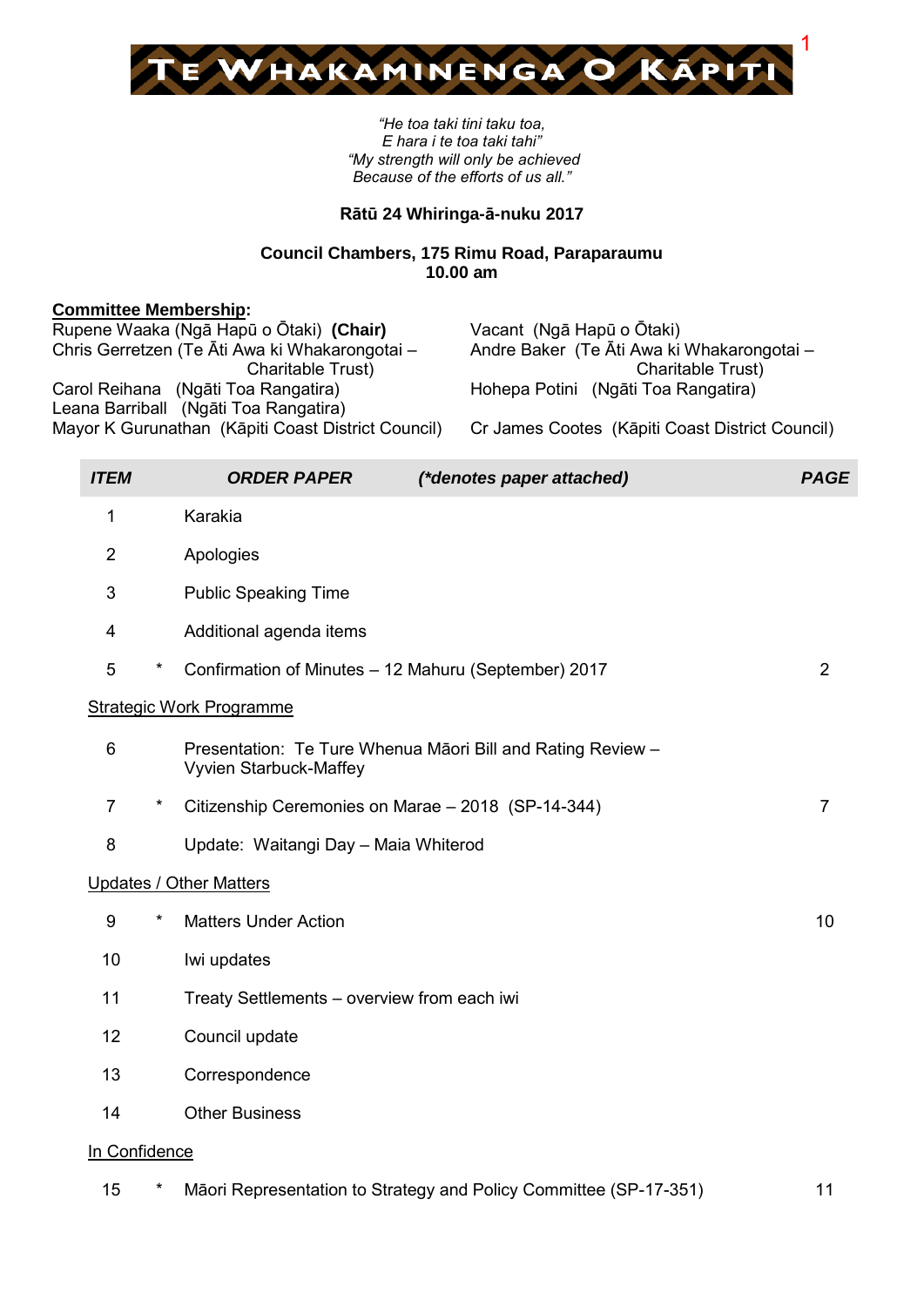| MINU                     | TING HELD ON<br>MEE | TIME               |
|--------------------------|---------------------|--------------------|
| TE WHAKAMINENGA O KĀPITI | RATU 12 MAHURU 2017 | <b>AM</b><br>10.05 |

Minutes of a six-weekly meeting of Te Whakaminenga o Kāpiti on Tuesday 12 September 2017, commencing at 10.05 am in the Council Chambers, 175 Rimu Road, Paraparaumu.

#### **MEMBERS**

|                      | Mr<br>Mr<br>Ms<br>Mayor<br>Cr | R<br>C<br>C<br>K<br>J | Waaka<br>Gerretzen<br>Reihana<br>Gurunathan<br>Cootes | Ngā Hapū o Ōtaki (Chair)<br>Te Ātiawa ki Whakarongotai Charitable Trust<br>Ngāti Toa Rangatira (Ngāti Haumia)<br>Koromatua<br>Mema o te Kaunihera |
|----------------------|-------------------------------|-----------------------|-------------------------------------------------------|---------------------------------------------------------------------------------------------------------------------------------------------------|
| <b>IN ATTENDANCE</b> |                               |                       |                                                       |                                                                                                                                                   |
|                      | Mr                            | P                     | Dougherty                                             | Tumuaki                                                                                                                                           |
|                      | Cr                            | A                     | <b>Buswell</b>                                        | Mema o te Kaunihera                                                                                                                               |
|                      | Ms                            | S                     | Stevenson                                             | Kaihautū Rautaki                                                                                                                                  |
|                      | Ms                            | M                     | Hakaraia                                              | Kaiwhakahaere Tairangawhenua                                                                                                                      |
|                      | Ms                            | M                     | Whiterod                                              | Te Apiha Tairangawhenua                                                                                                                           |
|                      | Mr                            | K                     | <b>Black</b>                                          | Manger, Corporate Planning and Reporting                                                                                                          |
|                      | Ms                            | B                     | Griffin                                               | Senior Policy Advisor                                                                                                                             |
|                      | Ms                            | N                     | <b>Williams</b>                                       | Manager, Research Policy and Planning                                                                                                             |
|                      | Mr                            | Μ                     | Cole                                                  | Manager, Water and Wastewater Asset                                                                                                               |
|                      | Ms                            | L                     | <b>Belcher</b>                                        | Kaiwhakahaere Ratonga Manapori                                                                                                                    |
| <b>APOLOGIES</b>     |                               |                       |                                                       |                                                                                                                                                   |
|                      | Ms                            | L                     | <b>Barriball</b>                                      | Ngāti Toa Rangatira                                                                                                                               |
|                      | Mr                            | D                     | Te Maipi                                              | Kaumātua                                                                                                                                          |
|                      | Mr                            | A                     | <b>Baker</b>                                          | Te Ātiawa ki Whakorongotai Charitable Trust                                                                                                       |

The meeting opened with a karakia by Chris Gerretzen. The Chair welcomed everyone to the meeting.

#### Te Whakaminenga o Kāpiti 17/09/096 **TUKU AROHA/APOLOGIES**

It was acknowledged that Mahinarangi Hakaraia was acting as Kaiwhakahaere Tairangawhenua and was unable to fill the role as Ngā Hapū o Ōtaki representative.

#### **MOVED (Reihana/Gerretzen)**

**That Te Whakaminenga o Kāpiti accepts apologies from Andre Baker, Leana Barriball and Koro Don Te Maipi.**

### **CARRIED**

Te Whakaminenga o Kāpiti 17/09/097 **PUBLIC SPEAKING TIME** 

• Miria Pomare, Chair of Kāpiti Island Strategic Advisory Committee, spoke about a future Conservation Management Plan for Kāpiti Island. The process to begin the development of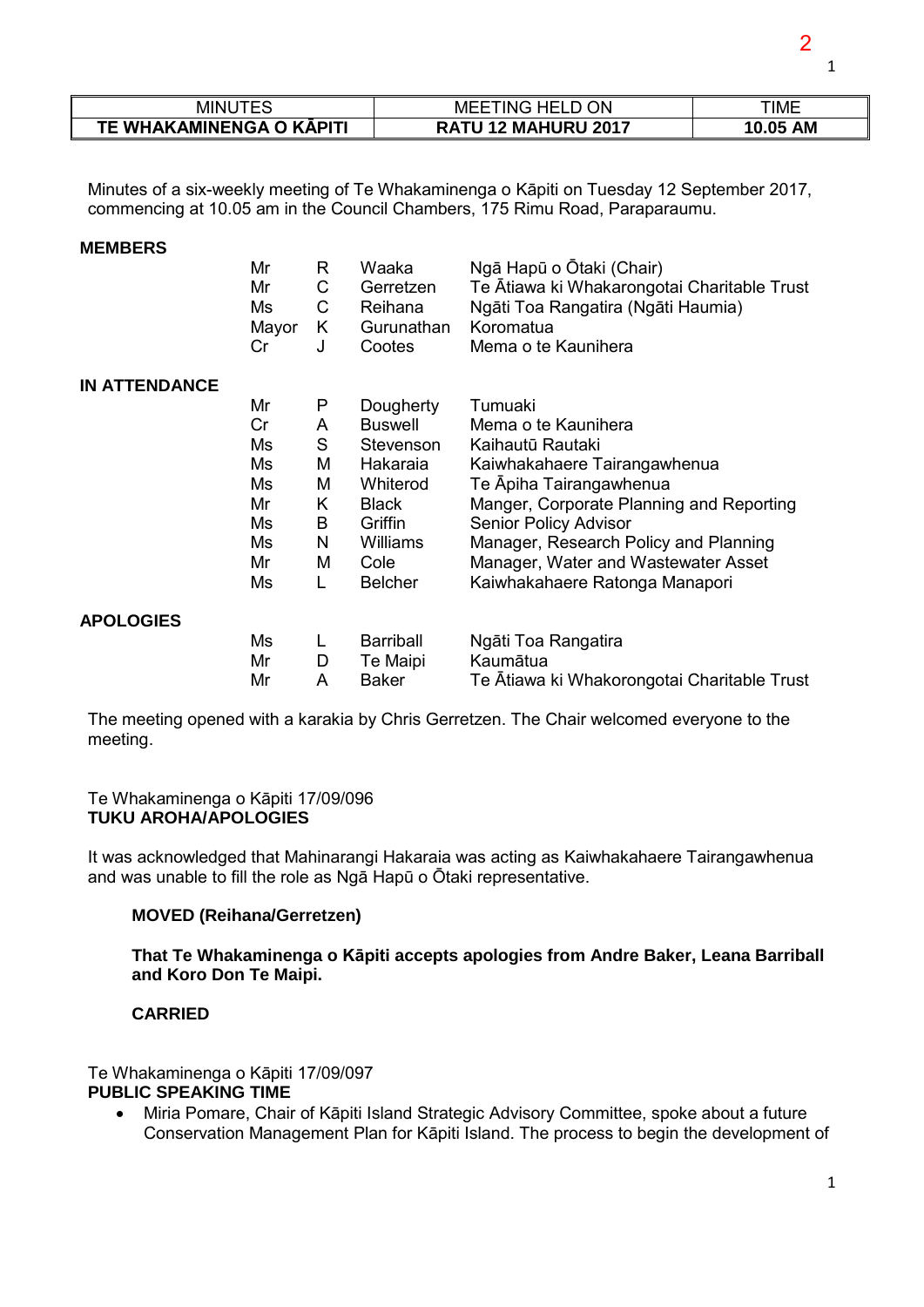| MINU                     | <b>ON</b><br>TING HEL<br><b>MEE</b>   | ΓΙΜΕ               |
|--------------------------|---------------------------------------|--------------------|
| TE WHAKAMINENGA O KAPITI | <b>MAHURU 2017</b><br>$12 \,$<br>RATU | <b>AM</b><br>10.05 |

the plan will start in earnest in 2018 and will involve talking with the community, Council, Iwi and significant stakeholders. Key Focus areas will be:

- $\circ$  protecting the Flora and Fauna, and enhancing those species where possible
- o improving accessibility to parts of the island which have cultural and spiritual significance
- $\circ$  an integrated approach to the management outcomes in terms of combining Mātauranga Māori and western science
- o increased participation of the Kaitiaki of the island.

#### Te Whakaminenga o Kāpiti 17/09/098 **ADDITIONAL AGENDA ITEMS**

There were no additional items.

Te Whakaminenga o Kāpiti 17/09/099 **CONFIRMATION OF MINUTES – 1 AUGUST 2017** 

#### **MOVED (Cootes/Gerretzen)**

**That the minutes of the meeting of Te Whakaminenga o Kāpiti on 1 August 2017 are confirmed as a true and accurate record of that meeting.**

#### **CARRIED**

#### **Strategic Work Programme**

#### Te Whakaminenga o Kāpiti 17/09/100 **PRESENTATION : SERVICE DELIVERY REVIEWS**

Brandy Griffin delivered a presentation about Service Delivery Reviews and answered members questions. There was discussion about Coastal Management Activity. There was also discussion about rubbish and recycling collection and the solid waste review.

#### Te Whakaminenga o Kāpiti 17/09/101 **UPDATE : LONG TERM PLAN – KEVIN BLACK**

Kevin Black delivered a presentation and provided an update on the development of the Long Term Plan. Mahinarangi Hakaraia sumarised the feedback that had been recieved so far from Iwi on the Long Term Plan and invited further engagement.

*Carol Reihana left the meeting at 11.07am and returned at 11.10 am.* 

3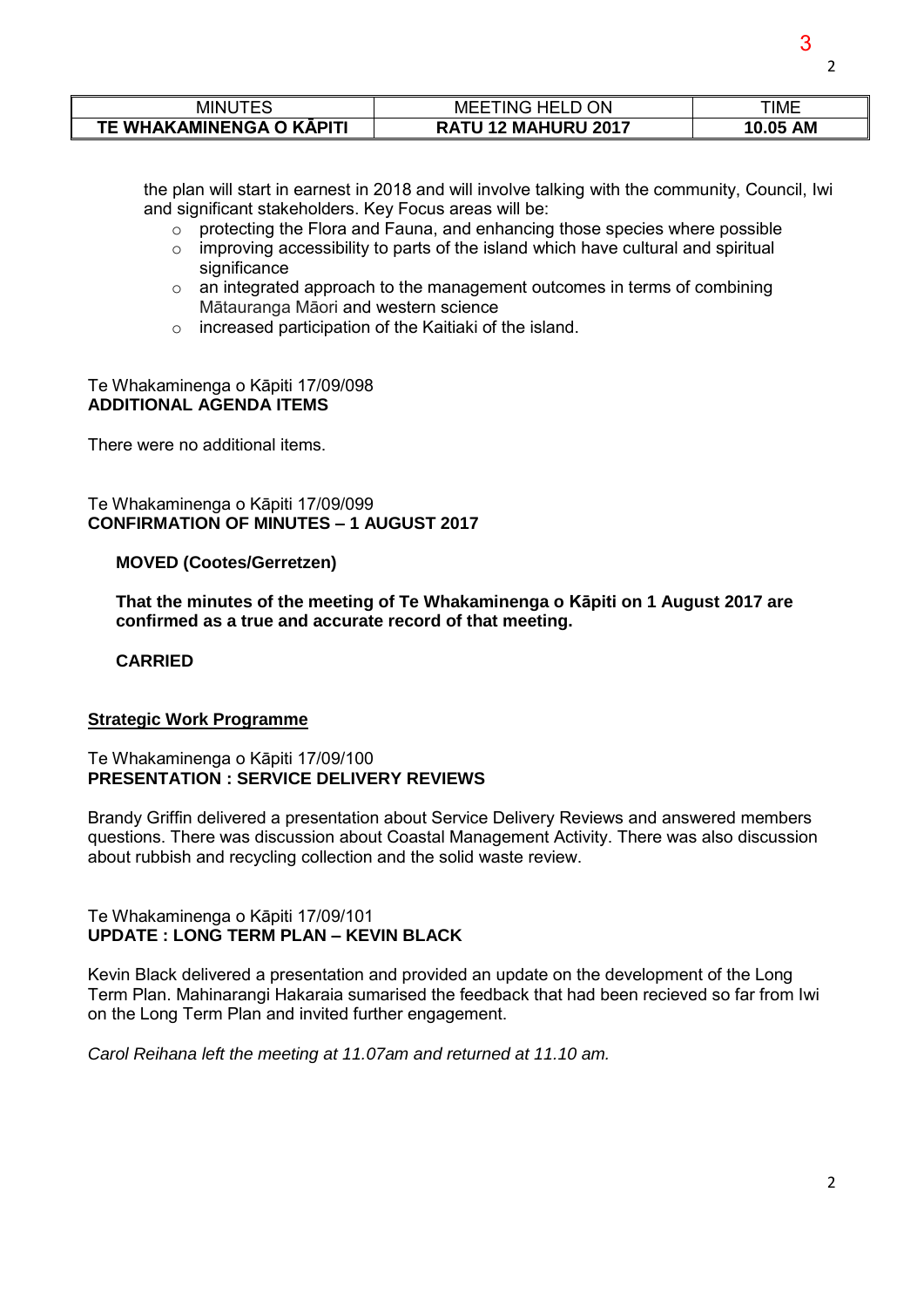| <b>MINUTES</b>           | ΟN<br>TING HELL<br>MEE               | ГІМЕ     |  |
|--------------------------|--------------------------------------|----------|--|
| TE WHAKAMINENGA O KĀPITI | <b>MAHURU 2017</b><br><b>RATU 12</b> | 10.05 AM |  |

### Te Whakaminenga o Kāpiti 17/09/102 **FORMATION OF AN IWI MANAGEMENT PLAN WORKING GROUP (SP-17-308)**

Nicki Williams spoke to the report and answered members questions.

### **MOVED (Gerretzen/Reihana)**

**That the Iwi Management Plan Working Party is established with a representative from each of the three iwi in line with the draft Terms of Reference attached as Appendix 1 to Report SP-17-308.** 

#### **CARRIED**

It was noted that the Terms of Reference were in draft and may be amended.

Mahinarangi Baker was proposed as a representative by Te Ātiawa ki Whakarongotai Charitable Trust.

#### Te Whakaminenga o Kāpiti 17/09/103 **COLLECTIVE BIOSOLIDS STRATEGY – LOWER NORTH ISLAND – IWI ENGAGEMENT (IS-17-297)**

Martyn Cole spoke to the report and answered members questions. It was noted that there was a date error on Appendix 1 of the report in relation to Phase 1 of the Iwi Engagement Plan.

### **MOVED (Waaka/Gerretzen)**

**That:** 

- **Te Whakaminenga o Kāpiti approves the proposed engagement process to develop a Tāngata Whenua Framework for Biosolids Reuse through the Collective Biosolids Strategy Project.**
- **Te Whakaminenga o Kāpiti mandate a tri-Iwi working group to engage in the development of the Tāngata Whenua Framework for Biosolids Reuse Framework for Kāpiti.**
- **Te Whakaminenga o Kāpiti will confirm the appropriate representation from each Iwi for the tri-Iwi working group.**
- **Further consultation with Te Ātiawa ki Whakarongotai Charitable Trust is to be undertaken and feedback is to be provided at the next meeting of Te Whakaminenga o Kāpiti on 24 October 2017.**

#### **CARRIED**

It was noted that consultation with Ngāti Toa Rangatira and Ngā Hapū o Ōtaki would also take place if requested.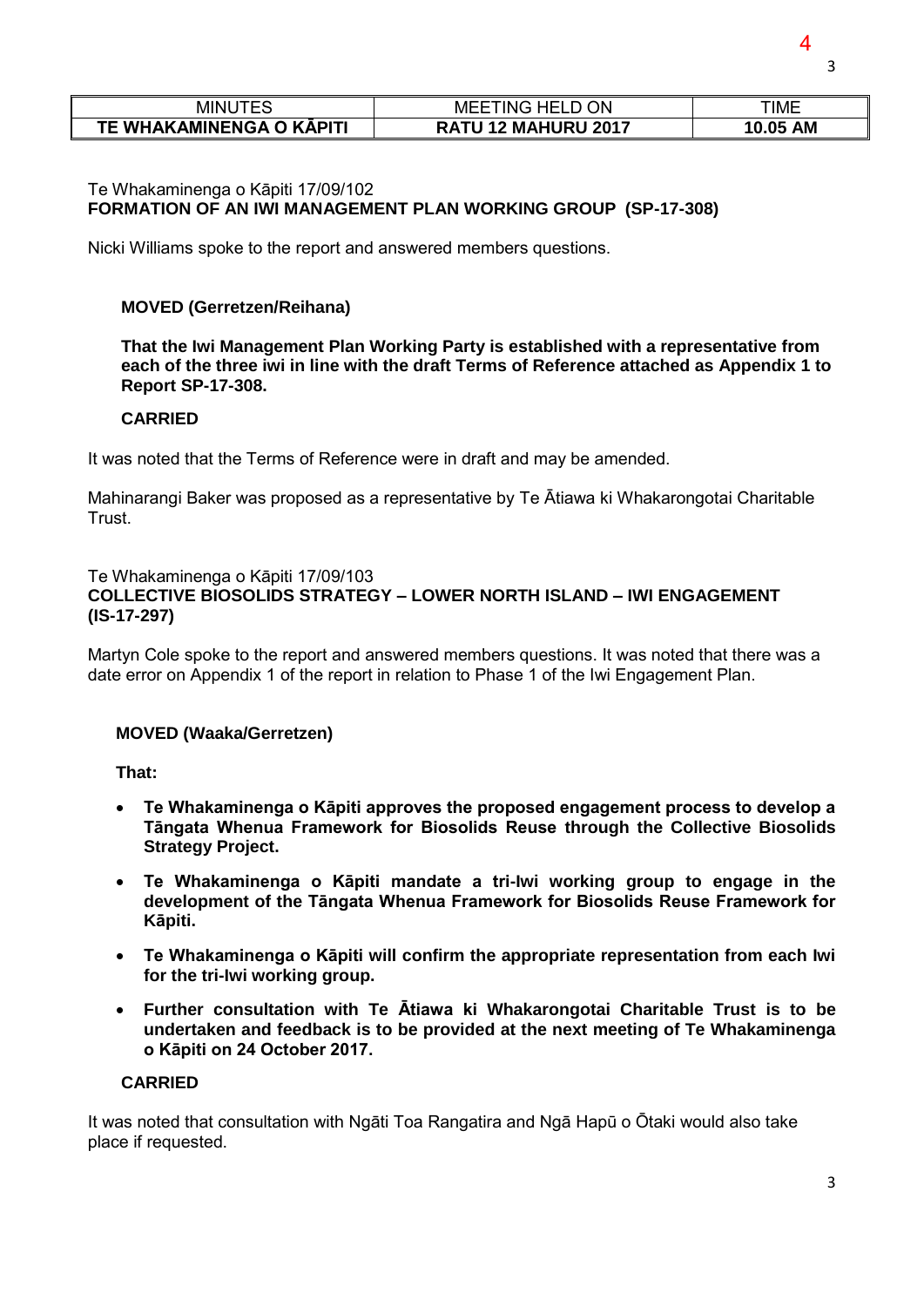| <b>MINUTES</b><br>. ING HELD C<br>O ON<br>MEE |                     | TIME     |  |
|-----------------------------------------------|---------------------|----------|--|
| TE WHAKAMINENGA O KĀPITI                      | RATU 12 MAHURU 2017 | 10.05 AM |  |

#### **Updates / Other Matters**

Te Whakaminenga o Kāpiti 17/09/104 **MATTERS UNDER ACTION** 

Members discussed the matters under action.

### Te Whakaminenga o Kāpiti 17/09/105 **IWI UPDATES**

#### Ngāti Toa Rangatira

• There were no updates.

#### Ngā Hapū o Ōtaki

• There were no updates.

### Te Ātiawa ki Whakarongotai Charitable Trust

• There were no updates.

#### Te Whakaminenga o Kāpiti 17/09/106 **TREATY SETTLEMENTS – OVERVIEW FROM EACH IWI**

• There were no further updates.

### Te Whakaminenga o Kāpiti 17/09/107 **COUNCIL UPDATE**

Maia Whiterod spoke to a presentation on

Akina te Reo.

The Chief Executive provided an update including:

- Marine and Coastal Areas Act
- Tax Payers Union Rate Payers Report

### Te Whakaminenga o Kāpiti 17/09/108 **CORRESPONDENCE**

There was none.

Te Whakaminenga o Kāpiti 17/09/109 **OTHER BUSINESS** 

There was none.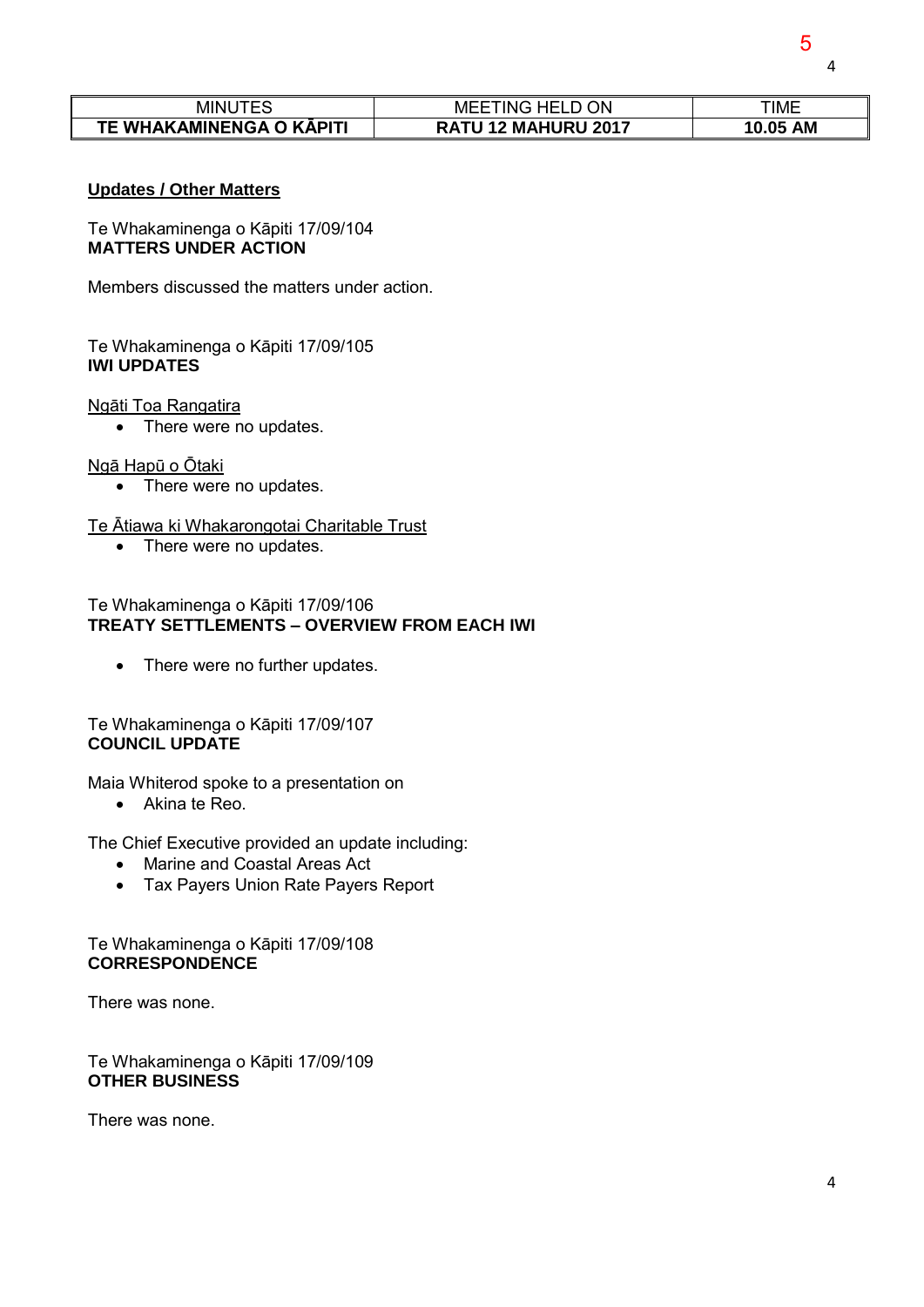| MINL                     | ΟN<br>M<br>INK<br>.        | TIME               |
|--------------------------|----------------------------|--------------------|
| TE WHAKAMINENGA O KAPITI | <b>MAHURU 2017</b><br>RAT. | <b>AM</b><br>10.05 |

*The meeting was closed at 12.42 pm after a karakia by Chris Gerretzen.* 

………………………………………… ………………………….. Chair **Date**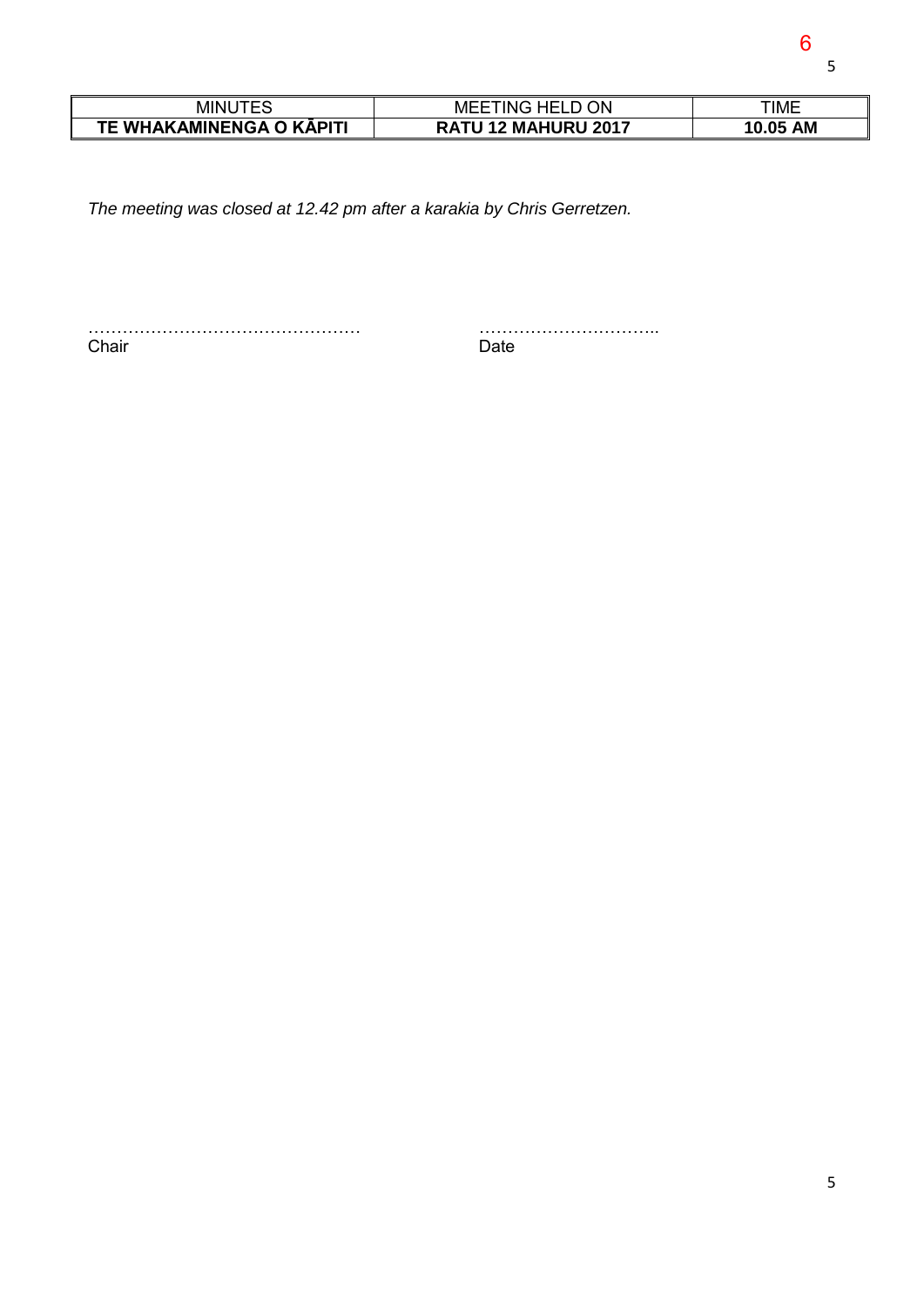#### **Chairperson and Committee Members**  TE WHAKAMINENGA O KĀPITI

24 OCTOBER 2017

Meeting Status: **Public**

Purpose of Report: For Decision

# **CITIZENSHIP CEREMONIES ON MARAE - 2018**

# **PURPOSE OF REPORT**

1 This report seeks from Te Whakaminenga o Kāpiti, the confirmation of dates and venue for Citizenship Ceremonies to be held on marae within the Kāpiti rohe.

# **DELEGATION**

2 Te Whakaminenga o Kāpiti may consider this matter under the Memorandum of Partnership.

# **BACKGROUND**

- 3 The citizenship process is co-ordinated by the Department of Internal Affairs (DIA) and the Kāpiti Coast District Council hosts the official ceremony, where people undertake the "swearing in" process, in which, the Mayor presents them with their official Citizenship Certificate. Citizenship Ceremonies are held several times throughout the year.
- 4 In 2008, under the Memorandum of Partnership, Council and Iwi held the inaugural citizenship ceremony on a local marae for the first time at Raukawa Marae in Ōtaki.
- 5 Since 2008, this has been a regular annual partnership event that is held at a local marae in late November each year and the ceremony has been shared between Raukawa Marae and Whakarongotai Marae.
- 6 The last marae to host was Whakarongotai Marae on  $29<sup>th</sup>$  March 2017, previous to that, Raukawa Marae hosted on 16 November 2016.
- 7 With adhering to tikanga and kawa in mind, citizenship ceremonies (which take place in the evening) are held on marae during the months of daylight savings.

# **ISSUES AND OPTIONS**

# **Issues**

8 In 2018, Council will be hosting eight ceremonies, on behalf of the DIA. Four of these dates provide opportunity for hosting by marae within the Kāpiti rohe, given the aforementioned consideration of daylight savings.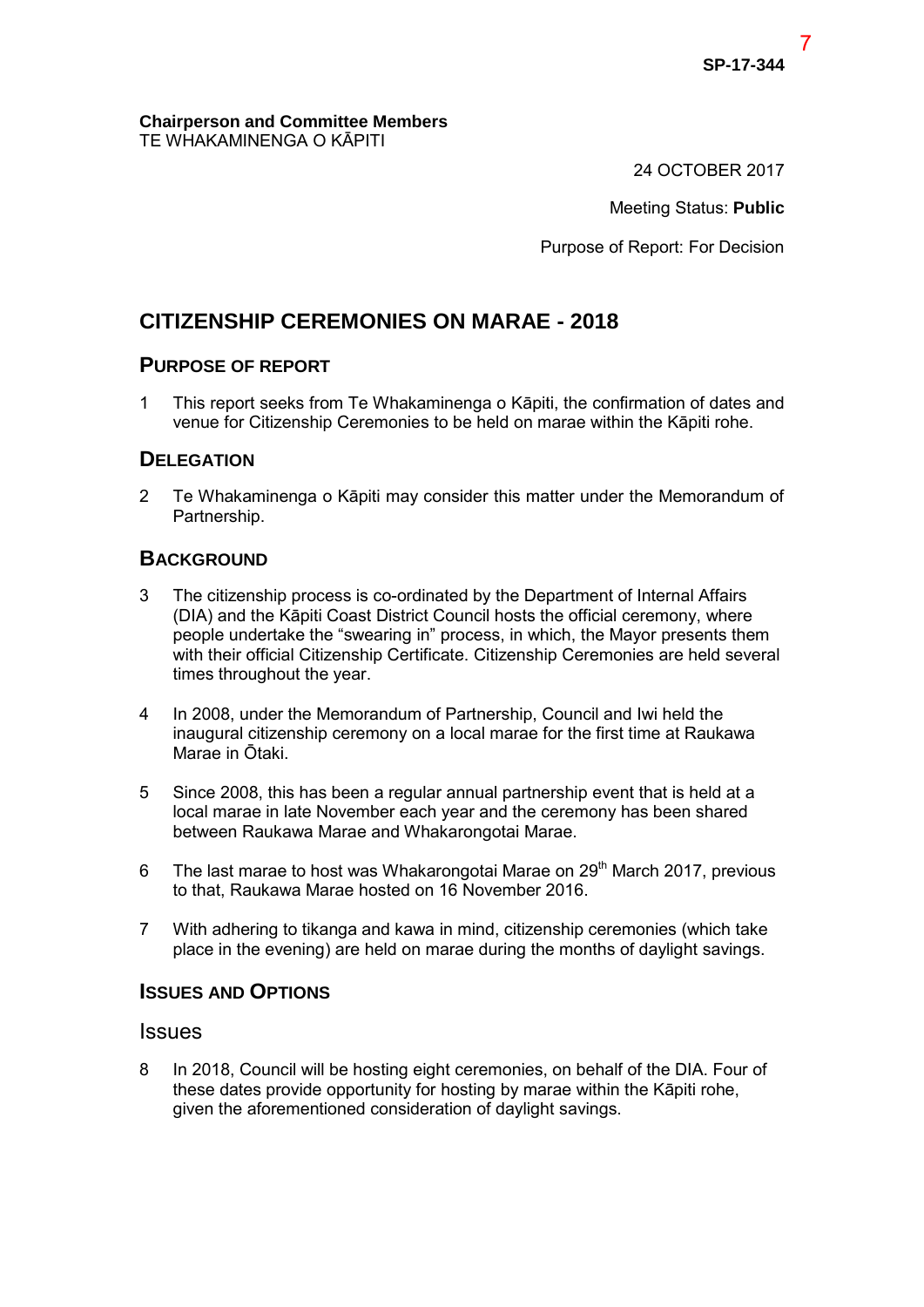- 9 The Personal Assistant to the Mayor is responsible for undertaking the duties required by the DIA and works closely with the Iwi Relationships Team to ensure Marae tikanga and kawa is supported and adhered to.
- 10 The full calendar of Citizenship Ceremonies for 2018 is:
	- 31st January
	- 14th March
	- 2nd May
	- 13th June
	- 25th July
	- 5th September
	- 17th October
	- 28th November *Please note these are all Wednesdays*
- 11 It should be noted that consideration must be given to the possibility of having to change venue at relatively short notice, for situations beyond our control, such as tangi, however this can mitigated by reciprocal arrangements with the hosting marae and iwi partners, should an issue arise.
- 12 Further details, including times, catering etc will be discussed with the host iwi and the Iwi Relationships Project Officer upon confirmation of dates.

# **Options**

- 13 Optional dates for Citizenship Ceremonies, hosted on marae are as follows:
	- Wednesday  $31<sup>st</sup>$  January 2018
	- Wednesday  $14<sup>th</sup>$  March 2018
	- $\bullet$  Wednesday 17<sup>th</sup> October 2018
	- Wednesday  $28<sup>th</sup>$  November 2018

# **CONSIDERATIONS**

# Policy considerations

14 There is no Council specific policy consideration. The citizenship process is determined by DIA. Kāpiti Coast District Council, as hosts, is responsible for ensuring that this is conducted in accordance with DIA protocols

# Legal considerations

15 There are no legal considerations.

### Financial considerations

16 The Citizenship Ceremony budget is administered by the Personal Assistant to the Mayor.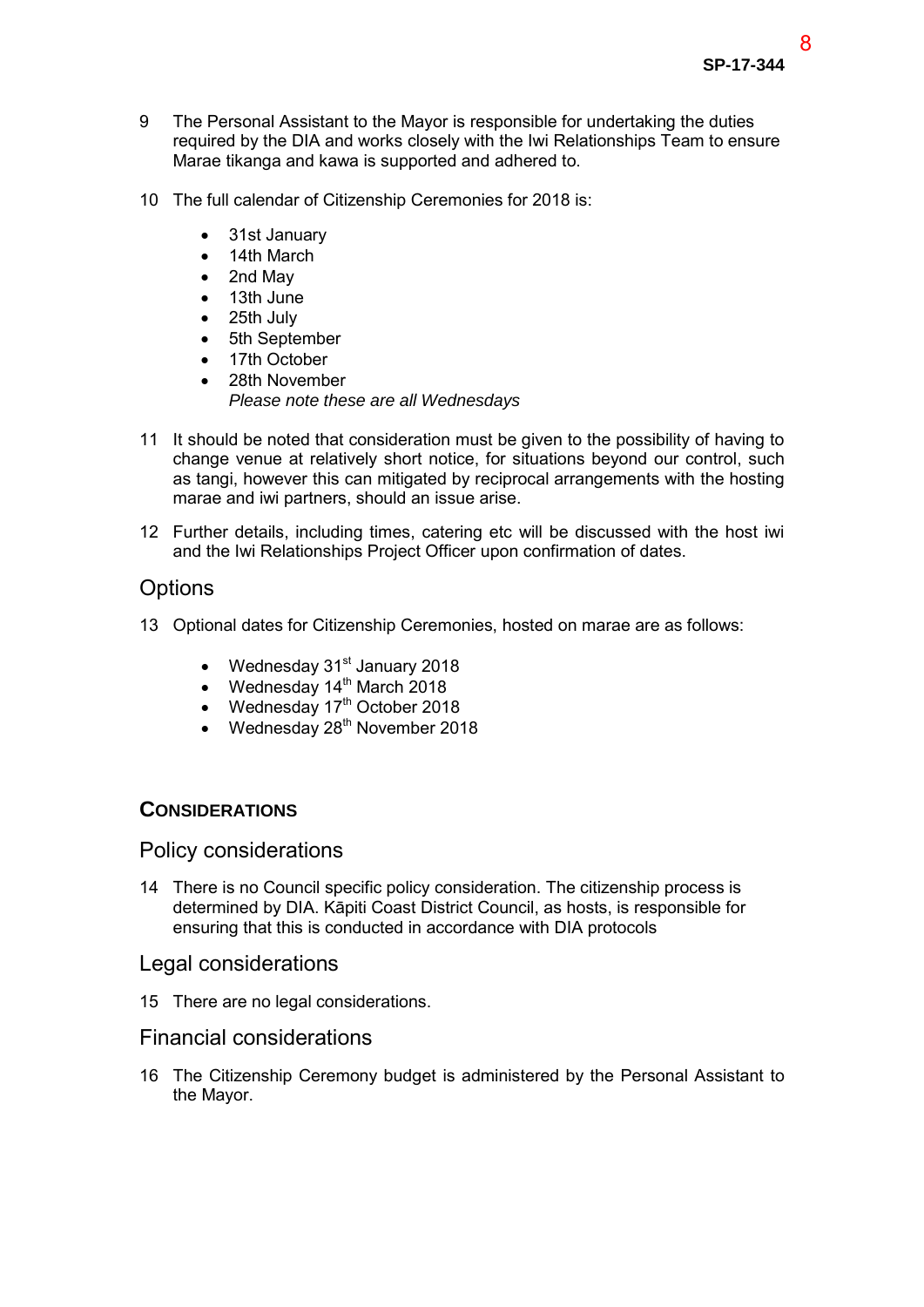# Tāngata whenua considerations

- 17 Marae based Citizenship Ceremonies cannot be held without the agreement of the hosting Iwi.
- 18 All protocols around entering the Marae and pōwhiri processes, tikanga and kawa is determined by the tāngata whenua of the hosting Marae.
- 19 Te Whakaminenga o Kāpiti is encouraged to consider a "plan b" in case of having to change marae at very short notice.

### **SIGNIFICANCE AND ENGAGEMENT**

### Significance policy

20 This matter has a low level of significance for Te Whakaminenga o Kāpiti under Council Significance and Engagement Policy.

# Engagement planning

21 An engagement plan is not needed to implement this decision.

### Publicity

22 Publicity will be managed via the Personal Assistant to the Mayor, as the coordinator and will also be reflected in the Te Whakaminenga o Kāpiti Iwi **Newsletter** 

# **RECOMMENDATIONS**

- 23 That Te Whakaminenga o Kāpiti receives this report.
- 24 That Te Whakaminenga o Kāpiti confirms date(s) for hosting Citizenship Ceremonies on a marae within the Kāpiti rohe.
- 25 That Te Whakaminenga o Kāpiti confirms which Marae is to host each Citizenship Ceremony.

| <b>Report prepared by</b>                                       | <b>Approved for submission</b>                           | <b>Approved for submission</b>                       |
|-----------------------------------------------------------------|----------------------------------------------------------|------------------------------------------------------|
| Mahinarangi Hakaraia                                            | Mark de Haast                                            | Sarah Stevenson                                      |
| KaiwhakahaereTairangawhenua<br><b>Iwi Relationships Manager</b> | <b>Acting Group Manager</b><br><b>Corporate Services</b> | <b>Group Manager</b><br><b>Strategy and Planning</b> |